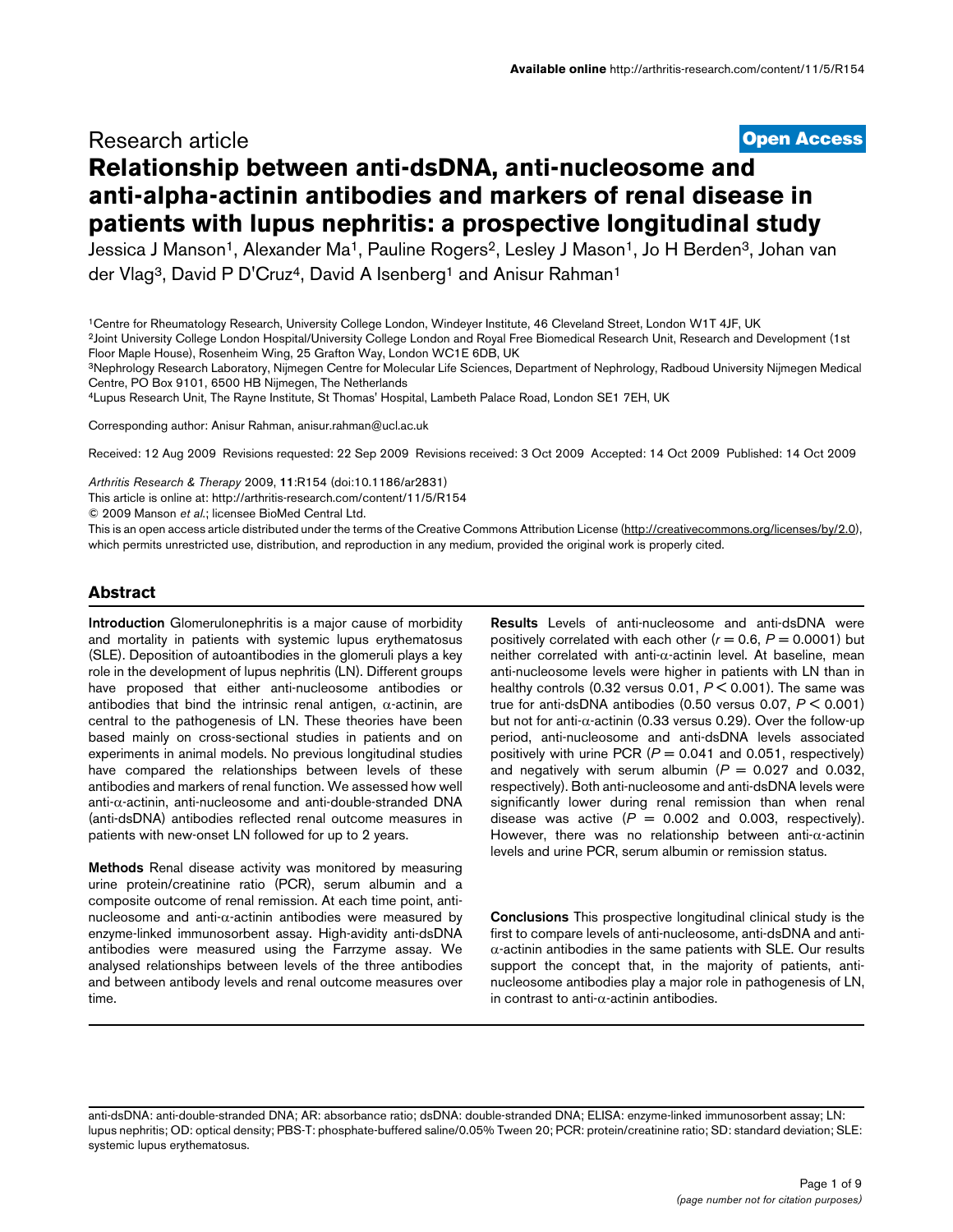# **Introduction**

Lupus nephritis (LN) occurs in 40% to 60% of patients with systemic lupus erythematosus (SLE) [1]. Koffler and colleagues [2] first demonstrated deposition of autoantibodies in LN renal tissue. A range of evidence from clinical [3], renal biopsy [4] and animal [5-7] studies suggested that anti-double-stranded DNA (anti-dsDNA) antibodies were the main autoantibodies involved in the pathogenesis of LN. It has been argued that high-avidity anti-dsDNA antibodies are particularly linked to pathogenicity, and some laboratory tests have been developed specifically to test for these high-avidity antibodies [8]. However, there are clearly some patients with persistently high anti-dsDNA levels who never develop LN [9] and there is no simple relationship between the ability of passively transferred monoclonal antibodies to bind dsDNA and the ability of the same antibodies to cause glomerulonephritis [5-7].

In some cases, modification of antibodies by mutagenesis increased binding to dsDNA but reduced pathogenicity [7]. In other cases, pathogenic monoclonal antibodies were found not to bind dsDNA at all after rigorous purification and were actually anti-nucleosome antibodies [10,11]. Furthermore, when a rat kidney perfusion system was used, glomerular binding of monoclonal antibodies was shown to require the presence of nucleosomes [12]. It has therefore been argued that binding to nucleosomes is a major determinant of pathogenicity of autoantibodies in LN [13,14].

An alternative theory holds that direct cross-reaction of antidsDNA with intraglomerular antigens is key [13,15]. Although cross-reactivity with a number of proteins (including laminin and type IV collagen) has been postulated (reviewed in [13]), the importance of anti- $α$ -actinin antibodies has been particularly stressed in recent years. This emphasis on the possible pathogenic role of anti- $\alpha$ -actinin antibodies has arisen as a result of studies in murine models [6,16] and clinical studies [17-19], although anti- $\alpha$ -actinin antibodies could not be eluted from glomerular deposits in mice with LN [20]. However, no previous study has compared anti-nucleosome and anti-αactinin antibody levels in the same patients.

In this study, we identified 16 patients with new-onset LN and followed them prospectively for up to 2 years. We tested their blood for both anti-nucleosome and anti- $\alpha$ -actinin antibodies, allowing (for the first time) direct comparison of both of these important specificities in the same patients with LN. Furthermore, we examined the associations between levels of both anti-nucleosome and anti-α-actinin antibodies, levels of highavidity anti-dsDNA antibodies and markers of renal disease, including an assessment of whether the patients entered renal remission.

# **Materials and methods**

Sixteen patients with new-onset biopsy-proven LN were recruited prospectively from the Lupus Clinics at University College London and St Thomas' hospitals (London). All of the patients fulfilled the American College of Rheumatology revised criteria for SLE [21,22]. Blood samples were taken at the time of recruitment and then at routine follow-up appointments and were spun at 500 *g* for 10 minutes to produce serum, which was stored at -20°C. To establish normal values for the enzyme-linked immunosorbent assays (ELISAs) used, 30 healthy volunteer donors with age and gender distributions similar to those of the controls were recruited from staff at University College London Hospital and University College London. Serum was collected and stored as above. Patients and healthy controls gave informed consent. This study received approval from the Thames Valley Multi-Centre Research Ethics Committee (reference number 04/MRE12/58) and was passed by the Joint University College London/University College London Hospitals Committee on the Ethics of Human Research and the St Thomas' Hospital Research Ethics Committee.

## **Renal outcome measures**

For each patient at each time point, urine was tested for protein/creatinine ratio (PCR), and serum was tested for albumin and creatinine in the routine clinical laboratory. Statistical analysis was carried out on three outcome measures: absolute values of urine PCR and serum albumin and a composite score for renal disease activity. This composite score was defined using measurements of urine PCR and serum albumin and creatinine. Complete renal remission was defined as follows: PCR of not more than 30 mg/mmol, normal serum albumin and normal serum creatinine. Partial remission was defined as follows: decrease in urine PCR by at least 50%, serum albumin of at least 30 g/L, and either normal serum creatinine if the baseline creatinine was less than 260 μmol/L or a 50% decrease in creatinine if the baseline value was at least 260 μmol/L. Patients who did not fulfil these criteria for either complete or partial remission were considered to have active LN.

## **Human IgG anti-nucleosome enzyme-linked immunosorbent assay**

Serum samples were diluted 1:800 in phosphate-buffered saline/0.05% Tween 20 (PBS-T) and tested in duplicate for binding to nucleosomes prepared from Jurkat cells. The methods for obtaining nucleosomes and carrying out the ELISA have been described previously [9,23]. Monoclonal human IgG antibodies with well-defined anti-nucleosome-binding properties [23] were used as positive and negative controls. To standardise results between ELISA plates, readings were taken when the positive control had reached an optical density (OD) of approximately 1.2.

# **Human IgG anti-**α**-actinin enzyme-linked immunosorbent assay**

Serum samples were diluted 1:100 in PBS-T and tested in an anti-α-actinin ELISA. The ELISA method was as described previously [17]. Again, the positive and negative controls were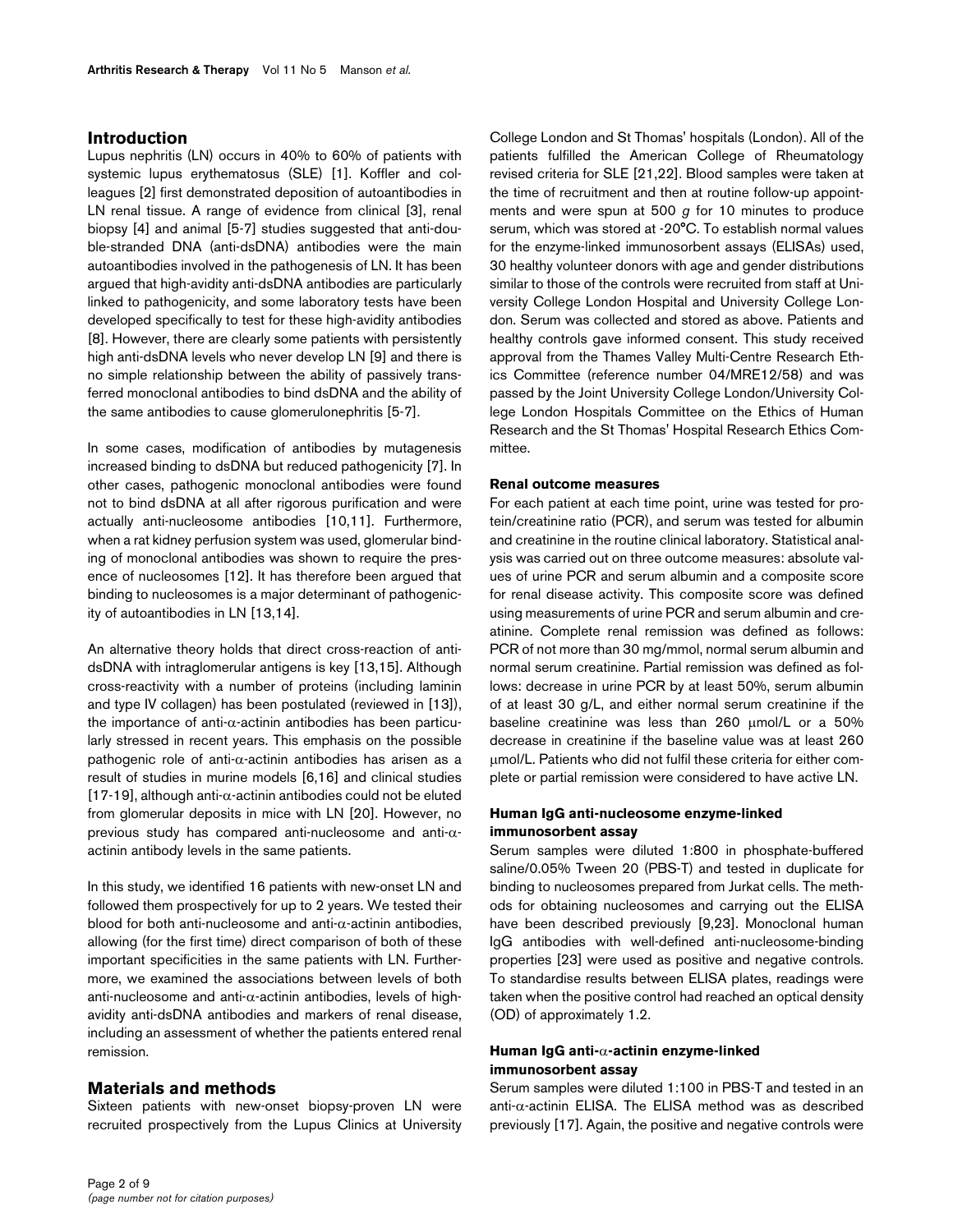human monoclonal antibodies produced in our laboratory with known anti-α-actinin-binding properties [23]. Plates were read when the OD of the positive control reached 1.2.

## **Detection of high-avidity human IgG anti-doublestranded DNA antibodies**

High-avidity anti-dsDNA antibody titre was measured using the Farrzyme assay (The Binding Site, Birmingham, UK) in accordance with the instructions of the manufacturer [8].

# **Expression of results of enzyme-linked immunosorbent assay tests**

ODs from all of the assays were converted to absorbance ratios (ARs) to standardise the data and minimise interassay variation. The mean OD for each sample was calculated from the duplicates. The mean OD was then divided by the standard positive control on that assay plate to give the AR.

#### **Statistical analysis**

The data were analysed in GraphPad Prism (GraphPad Software Inc., San Diego, CA, USA) and using the 'xt' commands for longitudinal data in Stata 9.2 (StataCorp LP, College Station, TX, USA). The aim of the analysis was to assess which antibody level (high-avidity anti-dsDNA, anti-nucleosome or anti- $\alpha$ -actinin) best reflected the renal outcome measures, PCR, albumin and remission status. First, the continuous laboratory variables (all three antibodies, albumin and PCR) were tested for normality and, if necessary, were transformed using log transformation. PCR measurements and ARs for antinucleosome and high-avidity anti-dsDNA antibodies were so transformed, and consequently changes in these measurements are presented as percentages rather than as absolute values. Mean ARs for the baseline binding data in the patient and control groups were compared using the Student *t* test using the Satterthwaite approximation for unequal variances where appropriate. Possible correlations between the results of the three antibody assays were investigated by calculating the Pearson correlation coefficient, using log-transformed data where appropriate. For the two continuous outcome variables (albumin and PCR), each explanatory variable was analysed one at a time and significant variables then were included in a multivariable sensitivity analysis. Maximum likelihood random effects models were used to fit linear regression models with random intercepts. The residuals from all models were checked for normality using a normal plot. The relationship between remission status and the three laboratory explanatory variables was investigated using the regression specification for a one-way analysis of variance. Anti-nucleosome level, antiα-actinin level and high-avidity anti-dsDNA level were each considered in turn as the outcome with remission as the explanatory variable. The Wald test was used to test contrasts between the coefficients for the different levels of renal remission (active disease, partial remission and complete remission). Due to the size of the dataset, there was insufficient statistical power to carry out multivariable analysis, and signif-

icant results from these analyses should be treated with caution.

## **Results**

#### **Characteristics of patients and control subjects**

Sixteen patients were enrolled, and baseline details for all patients are given in Table 1. There were 15 females and one male. The mean age was 33.4 years (standard deviation [SD] 10.9, range 18 to 56). Three of the patients were Black, six were South Asian and seven were White. The mean age of the 30 healthy control subjects was 39 years (SD 11.5, range 24 to 64). There were 24 females and six males. Five were Black, four were South Asian and 21 were White. Renal biopsies were classified in accordance with the World Health Organization criteria [24]. Two patients had class II disease, seven had class III or IV, three had pure class V and four had class V with III or IV. At baseline, the mean urine PCR was 285 mg/ mmol (range 34 to 1,017), and the mean serum albumin was 31 g/L (range 17 to 44). Medications at time of enrolment are shown in Table 1. All patients but one were taking oral prednisolone (daily dose range 5 to 60 mg), and 12 were also treated with immunosuppressants (mycophenolate, cyclophosphamide or azathioprine). Patient LN11 differed from all of the others in several important respects. He was the only man, the only patient with increased serum creatinine at baseline (156 μmol/L) and the only patient to require renal dialysis. Data from this patient are nevertheless included in all of the analyses below except where stated specifically. Anti-nucleosome and high-avidity anti-dsDNA but not anti-α-actinin level were higher in patients with LN than in healthy controls.

Baseline binding data from all patients were compared with the results from 30 normal controls (Figure 1). The mean (SD) ARs for anti-nucleosome antibodies were significantly higher for LN patients than controls (means were calculated on raw data, but log-transformed data were analysed where appropriate) (0.32 [0.35] versus 0.01 [0.01], *P* < 0.0001) as were the high-avidity anti-dsDNA AR (0.50 [0.50] versus 0.07 [0.01], *P*  $<$  0.0001) but not anti- $\alpha$ -actinin (0.33 [0.32] versus 0.29 [0.25]). For each assay, the upper limit of normal was taken as the mean plus three SDs of the results from the 30 normal controls. At baseline, 13 out of 16 patients were above this cutoff in the anti-nucleosome and high-avidity anti-dsDNA assays, whereas only two had anti- $\alpha$ -actinin levels that were above the upper limit of normal.

## **Changes in antibody levels over the follow-up period**

Follow-up dates were determined by the need of the patient to attend the clinic. The mean number of weeks over which the patients were followed was 37.3 (range 10 to 85). The mean interval between test points was 9.3 weeks (range 2 to 26). All patients had samples collected on at least three occasions, with a median number of time points per patient of 4.5 (range 3 to 8). On average, all three assays demonstrated significant downward linear trends over time. Anti-nucleosome antibodies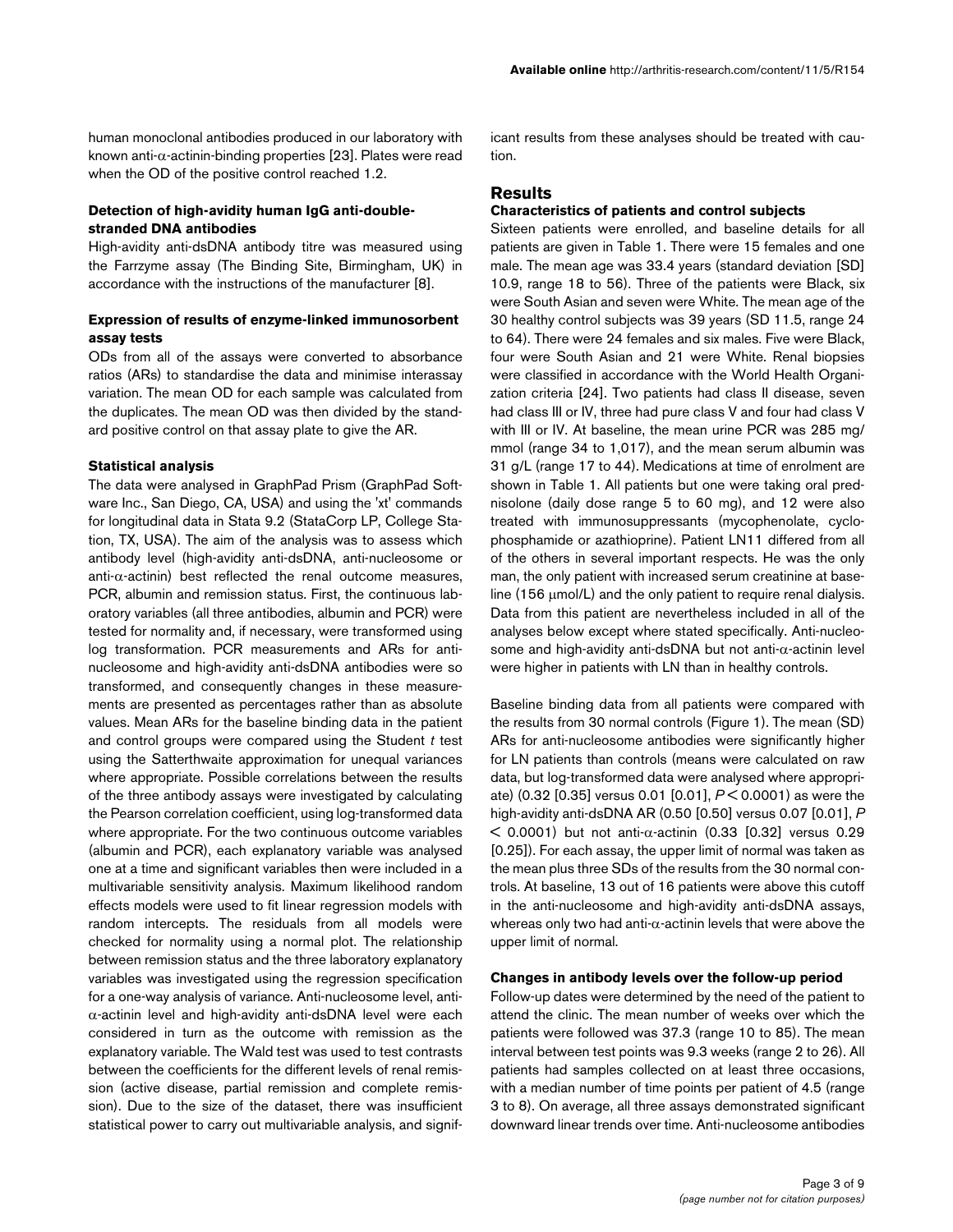#### **Table 1**

| <b>Baseline patient data</b> |        |                  |                      |                    |                    |                                   |
|------------------------------|--------|------------------|----------------------|--------------------|--------------------|-----------------------------------|
| <b>Patient ID</b>            | Gender | <b>Ethnicity</b> | <b>Biopsy result</b> | Urine PCR, mg/mmol | Serum albumin, g/L | Treatment, daily dose in mg       |
| LN <sub>1</sub>              | Female | Asian            | Ш                    | 58                 | 38                 | $P(20)$ , H $(400)$               |
| LN <sub>2</sub>              | Female | White            | IV, V                | 457                | 30                 | $P(20)$ , MPa                     |
| LN <sub>3</sub>              | Female | <b>Black</b>     | V                    | 123                | 28                 | P (30), H (400)                   |
| LN4                          | Female | White            | IV                   | 533                | 21                 | P (10), H (400), MMF (1,500)      |
| LN <sub>5</sub>              | Female | White            | V                    | 569                | 23                 | P (10), H (400)                   |
| LN <sub>6</sub>              | Female | <b>Black</b>     | $\mathbf{III}$       | 202                | 30                 | $P(5), C^a$                       |
| LN7                          | Female | Asian            | Ш                    | 96                 | 20                 | $P(15)$ , A $(100)$               |
| LN <sub>8</sub>              | Female | Asian            | III/V                | 208                | 36                 | P (12.5), H (200)                 |
| LN9                          | Female | Asian            | Ш                    | 34                 | 28                 | $P(60)$ , $C^a$                   |
| <b>LN10</b>                  | Female | Asian            | IV                   | 66                 | 44                 | P (10), MMF (2,000)               |
| <b>LN11</b>                  | Male   | Asian            | IV                   | 1,017              | 17                 | P (20), M (1,000), C <sup>a</sup> |
| LN12                         | Female | White            | $\mathsf{I}$         | 312                | 34                 | H (400)                           |
| LN13                         | Female | White            | Ш                    | 127                | 33                 | H (400), MPa                      |
| <b>LN14</b>                  | Female | White            | ٧                    | 366                | 34                 | $P(20)$ , A $(100)$               |
| <b>LN15</b>                  | Female | White            | III/V                | 88                 | 43                 | $P(5)$ , A $(100)$                |
| <b>LN16</b>                  | Female | <b>Black</b>     | IV/V                 | 297                | 37                 | P(20)                             |

aMP and C signify a recent intravenous pulse of methylprednisolone or cyclophosphamide, respectively; thus, there is no value for daily dose. Values for daily dose of each drug refer to the dose being taken at the time of entry into the study. A, azathioprine; H, hydroxychloroquine; LN, lupus nephritis; MMF, mycophenolate mofetil; P, prednisolone; PCR, protein/creatinine ratio.

decreased by 1.6% per week, and high-avidity anti-dsDNA antibodies decreased by 0.8% per week. Anti-α-actinin antibodies decreased by 0.0015 per week, which (given the mean baseline AR for anti- $\alpha$ -actinin antibodies of 0.25) is the equivalent of a 0.6% decrease per week. In general, if anti-nucleosome antibodies were high for any patient at any time point, so were high-avidity anti-dsDNA antibodies. By contrast, high anti- $\alpha$ -actinin antibodies (taken as an AR of at least 0.5) were detected in only three patients (LN3, LN9 and LN15) and were seen in combination with low AR for the other two assays. Six patients had low titres (AR <0.25) of anti-nucleosome and high-avidity anti-dsDNA antibodies throughout the study period.

Consistent with these findings, analysis of the whole dataset showed significant positive correlation between anti-nucleosome and high-avidity anti-dsDNA levels  $(r = 0.6, P = 0.0001)$ but no correlation between anti-nucleosome and anti-α-actinin or high-avidity anti-dsDNA and anti-α-actinin (Figure 2). Antinucleosome and high-avidity anti-dsDNA levels associate positively with urine PCR and negatively with serum albumin over time. Analysis of the relationship between high-avidity antidsDNA antibody titre and urine PCR revealed a significant positive linear trend  $(P = 0.041)$ . The relationship between anti-nucleosome antibodies and PCR reached borderline statistical significance  $(P = 0.051)$ . When we repeated the analysis excluding patient LN11, both associations were statistically significant: *P* = 0.021 for anti-nucleosome and *P* = 0.043 for high-avidity anti-dsDNA. On average, urine PCR increased by 18% for every twofold increase in anti-nucleosome level and by 27% for every twofold increase in antidsDNA level.

There were significant negative linear trends between albumin levels and anti-nucleosome ( $P = 0.027$ ) and high-avidity antidsDNA ( $P = 0.032$ ) antibody titre. Repeating the analysis after exclusion of patient LN11 confirmed the analysis and showed stronger levels of statistical significance (*P* = 0.001 and 0.011, respectively). On average, albumin decreased by 1.16 g/L for every twofold increase in anti-nucleosome titre and by 1.59 g/L for every twofold increase in high-avidity anti-dsDNA antibody titre. There was no relationship between anti-αactinin levels and either urine PCR  $(P = 0.401)$  or serum albumin  $(P = 0.332)$ .

#### **Remission status**

Analysis of the three-level remission score (active disease, partial remission and complete remission) demonstrated significant differences between the groups in all three antibody levels (anti-nucleosome,  $P = 0.001$ ; high-avidity anti-dsDNA, P  $= 0.0063$ ; and anti- $\alpha$ -actinin,  $P = 0.0368$ ). Application of the Wald test (which assesses whether there is a true difference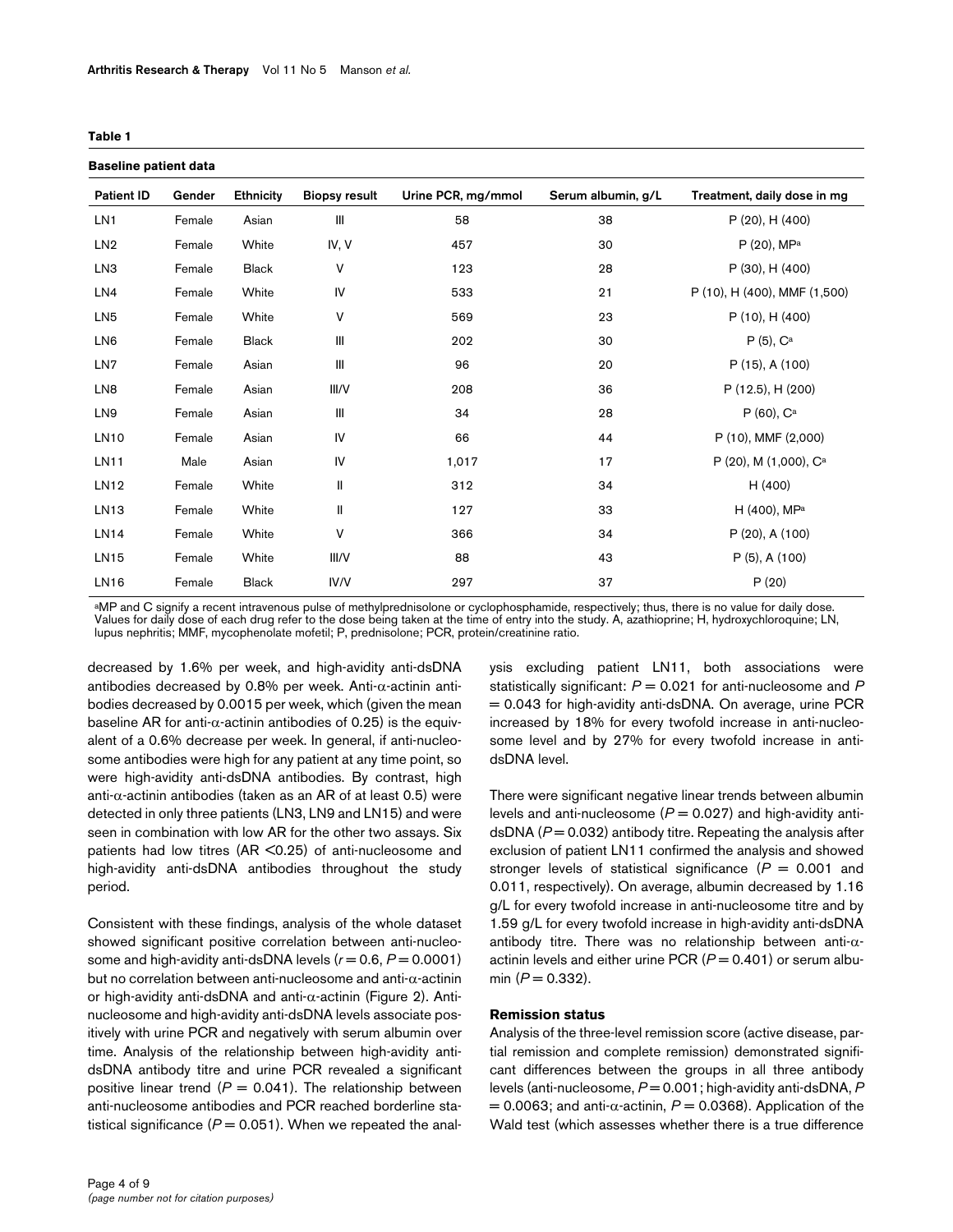

Baseline binding data for binding to nucleosomes, double-stranded DNA and  $α$ -actinin. On each graph, absorbance ratios of the 30 normal controls and the 16 patients with lupus nephritis are plotted. The mean and standard deviation are also plotted. The groups were compared using the Student *t* test. The dotted black line shows the upper limit of normal for each assay. anti-dsDNA, anti-double-stranded DNA; ns, not significant.





ation (*r*). ns, not significant.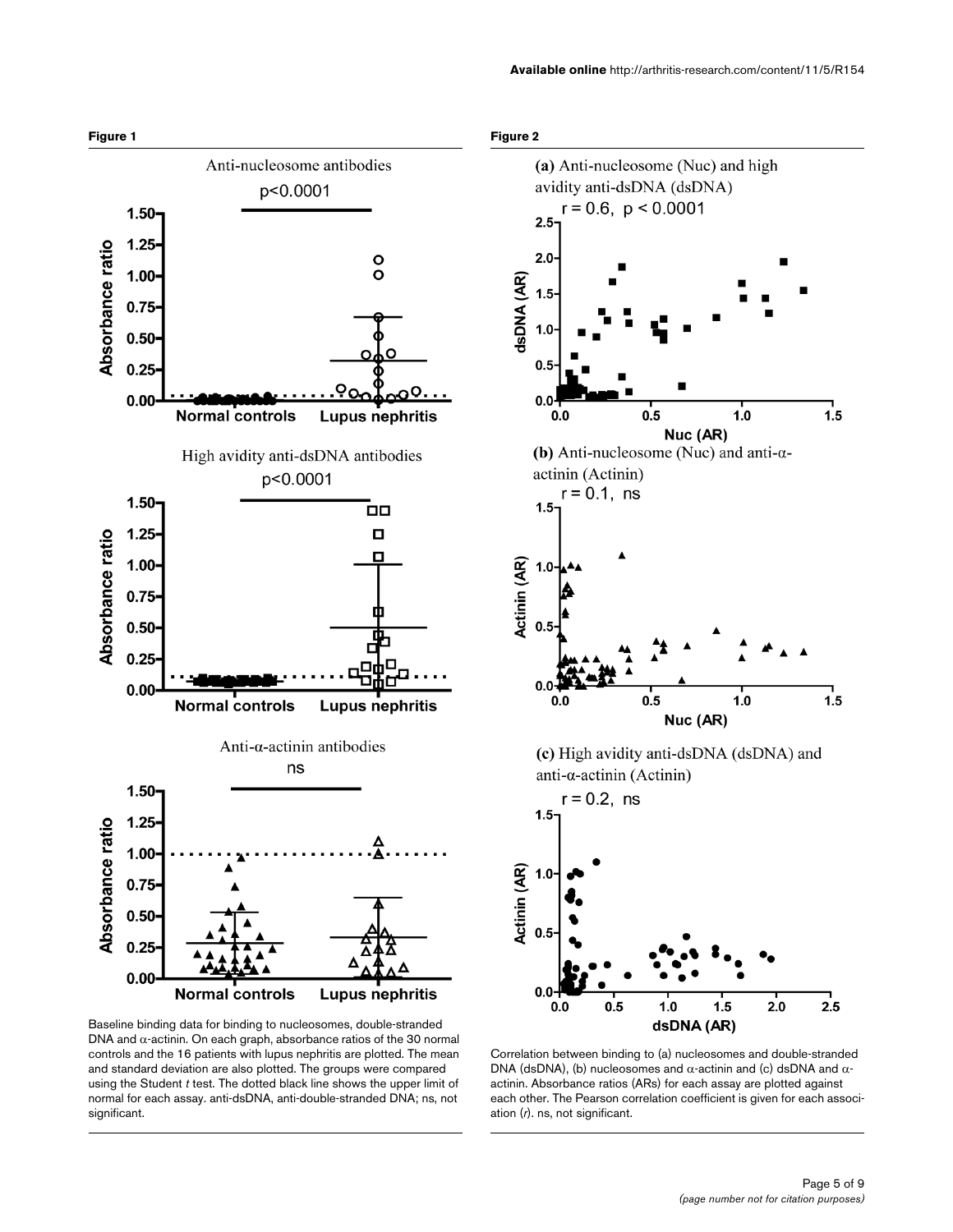between groups) suggested that there was no real difference in the levels between partial and complete remission. The partial and complete remission categories were combined such that there were only two possible renal activity levels for each patient at each time point (active or remission), and the data were then re-analysed. The association between activity status and anti-nucleosome or high-avidity anti-dsDNA antibody titre was maintained  $(P = 0.002$  and 0.003, respectively), but there was no observed difference in the levels of anti-α-actinin antibodies between active disease and remission. On average, anti-nucleosome levels were 53.8% lower and high-avidity anti-dsDNA levels were 34.5% lower when patients were in remission than when they had active disease.

#### **Longitudinal studies in individual patients**

Several different patterns were discernible. In three patients (LN2, LN12 and LN14), levels of all three antibodies remained low from baseline throughout the follow-up period and were not closely related to outcome measures. An example of this pattern is illustrated in Figure 3a. In three other patients (LN3, LN9 and LN15), anti- $\alpha$ -actinin levels remained high throughout the observation period whereas levels of the other two autoantibodies remained low. However, there was no clear relationship between anti- $\alpha$ -actinin levels and serum albumin or urine PCR in these patients and no particular clinical or demographic feature distinguished them from the other 13 patients. An example of this pattern is illustrated in Figure 3b. In the remaining cases, anti-nucleosome or high-avidity anti-dsDNA antibodies or both were increased during the period of observation. In some patients, the decrease in anti-dsDNA antibodies (patient LN8, Figure 3c) or anti-nucleosome antibodies (patient LN5, Figure 3d) mirrored changes in serum albumin and urine PCR.

#### **Discussion**

This is the first clinical study to achieve a direct comparison of the associations between anti-nucleosome, high-avidity antidsDNA and anti-α-actinin levels and outcomes of renal disease in patients with LN followed longitudinally. The results show that assessment of any renal outcome measure (whether serum albumin, urine PCR or remission) over time favoured the theory that renal disease activity was linked to the presence of anti-nucleosome and anti-dsDNA antibodies and not to anti-αactinin antibodies.

Nucleosomes released in apoptotic debris, but not cleared efficiently from the circulation [25], are critical immunogenic stimulants for both T cells and B cells in SLE [13,26]. The mechanism by which anti-nucleosome antibodies bind glomeruli has been reviewed extensively elsewhere [13,14]. Recent electron microscopy data from renal biopsies of both human and murine LN confirm that autoantibodies in those tissues colocalise with electron-dense extracellular deposits of chromatin [27,28]. High titres of anti-nucleosome antibodies have been found in up to 87% of patients with SLE [26,29,30], and some studies have noted a particular association with renal disease [31,32]. When highly purified nucleosomes are used as the antigen, the anti-nucleosome assay is very specific for patients with SLE [33]. However, these serological studies either were cross-sectional or did not evaluate quantitative markers of renal impairment [30].

A Dutch study of 52 patients with proliferative LN [34], followed longitudinally for a year as part of a clinical trial, showed good correlation between these two serological measures (*r* = 0.63, *P* < 0.001), as in our study. Data on renal outcomes across the whole patient group were reported in terms of relapse or remission, but data on serum albumin and urine PCR were not given. The investigators did not observe increases in anti-nucleosome or anti-dsDNA antibody titre prior to renal relapse. There was no association between levels of anti-nucleosome antibodies at disease entry and occurrence of relapse or time to remission. Data on individual patients were not given.

Alpha-actinin-4 is an actin-binding protein present in both podocytes and mesangial cells. Two groups showed that the ability of murine monoclonal anti-dsDNA or anti-nucleosome antibodies to cause pathogenicity in mice was related to their ability to cross-react with  $\alpha$ -actinin [6,16], and one of the groups then showed that a cross-reactive human anti-dsDNA/ anti-α-actinin antibody caused glomerulonephritis in these mice [35]. However, the electron-dense deposits that are the sites of autoantibody deposition in lupus-prone NZB/W F1 mice do not co-localise with  $α$ -actinin. Three previous clinical studies have looked at anti-α-actinin levels in patients with SLE [17-19]. One study showed that purified anti-dsDNA antibodies from patients with SLE were more likely to cross-react with  $\alpha$ -actinin if the patients had nephritis [17]. Two subsequent studies [18,19] were both cross-sectional. Both groups showed that anti- $\alpha$ -actinin antibodies can occur in patients with diseases other than SLE (for example, rheumatoid arthritis [19] and autoimmune hepatitis [15]) and occur in both patients with LN and patients with lupus but not nephritis. In one study, positivity for anti-α-actinin distinguished patients with nephritis from those without nephritis more clearly than positivity for anti-dsDNA, although only 10 out of 24 patients with nephritis were positive for anti- $\alpha$ -actinin [18]. Neither study looked at anti-nucleosome antibody levels, and neither showed any correlation between levels of anti-α-actinin antibodies and indicators of renal disease such as proteinuria. To our knowledge, ours is the first longitudinal study of anti-αactinin levels in patients with LN. Although our results do not favour an important role for cross-reactive anti-α-actinin antibodies in most patients with LN, they leave open the possibility that these antibodies may be important in a minority of such patients. Three of our 16 patients had increased levels of antiα-actinin antibodies but not anti-dsDNA or anti-nucleosome antibodies. This is in contrast to the study of Renaudineau and colleagues [18], who found that 21 out of 22 patients with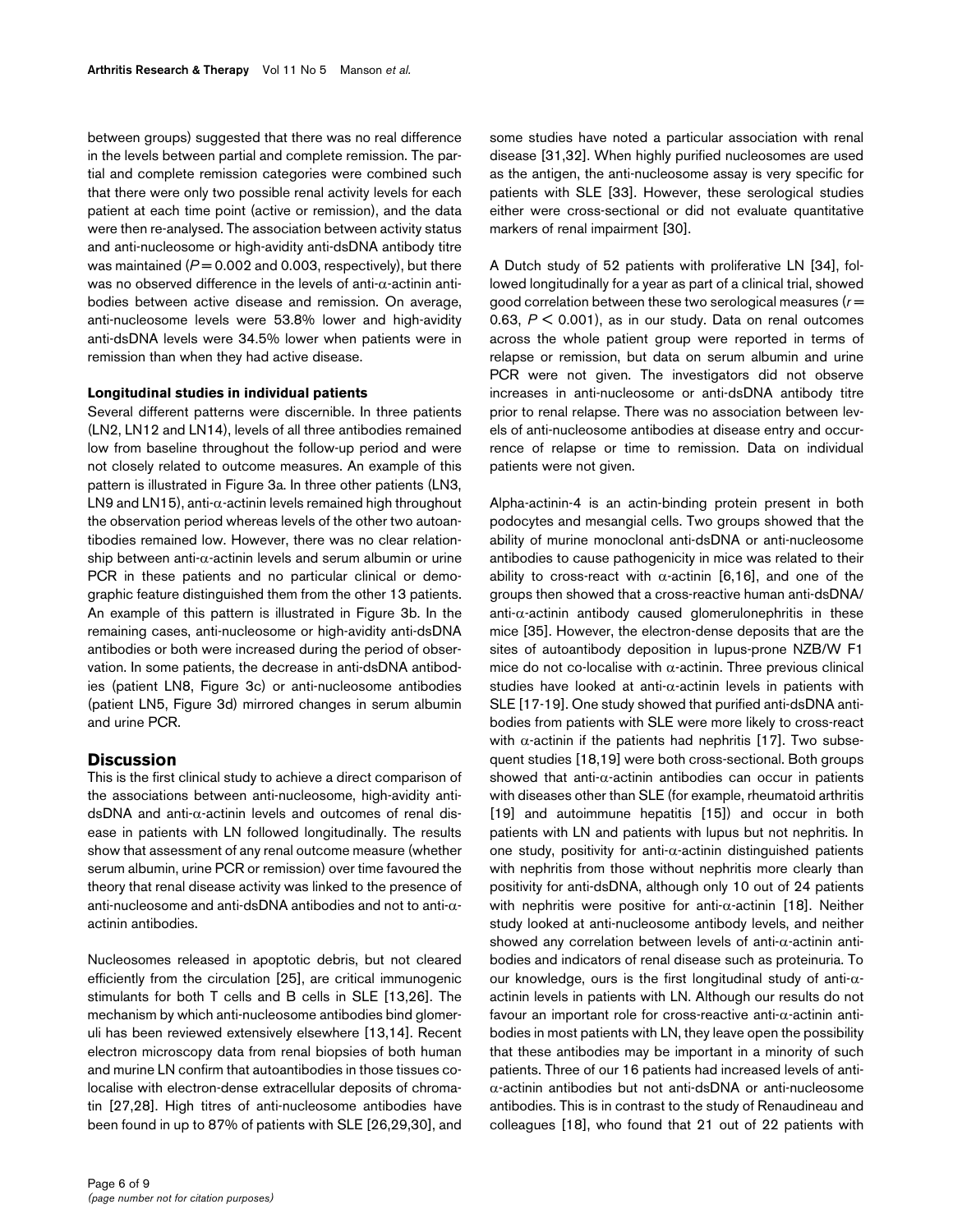

Patterns of relationship between antibody titre and outcome in individual patients. Graphic display of enzyme-linked immunosorbent assay data (antinucleosome, anti-α-actinin and high-avidity anti-double-stranded DNA [Farrzyme]) with urine protein/creatinine ratio (PCR) or serum albumin (Alb). dsDNA, double-stranded DNA; LN, lupus nephritis.(a) Patient LN2 - all three antibody levels remained low. (b) Patient LN15 - anti-α-actinin high, others low. (c) Patient LN8 - anti-dsDNA levels mirror changes in albumin and PCR. (d) Patient LN5 - anti-nucleosome levels mirror changes in albumin and PCR.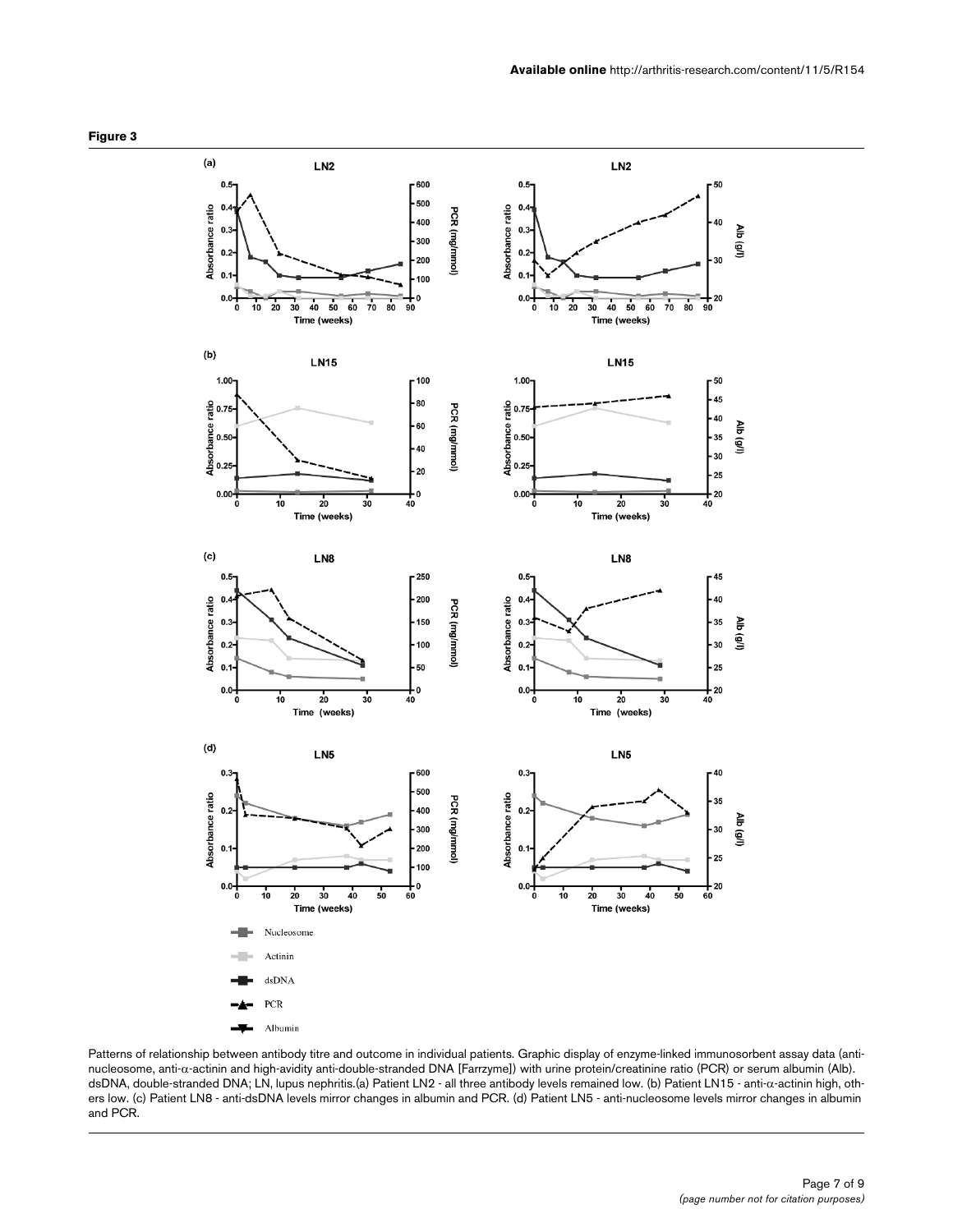SLE who had increased anti-α-actinin levels also had increased anti-dsDNA. Fewer than half of these 22 patients had LN.

Although our results are important in shedding more light on the pathogenesis of LN, they do not suggest any changes in clinical practice. Neither anti-nucleosome nor anti-α-actinin tests seem likely to be better predictors of renal outcome than anti-dsDNA ELISA, which is already widely used for monitoring patients with SLE. Improved monitoring of renal disease in patients with LN is more likely to be achieved by combining anti-dsDNA tests with assays more specific for renal dysfunction, such as urinary gelatinase B-associated lipocalin (nGAL), which has been shown to be a marker of renal disease in cross-sectional studies of both adult [36] and paediatric [37] SLE.

## **Conclusions**

This is the first prospective longitudinal study of patients with new-onset biopsy-proven LN to study antibody levels and renal outcome measures at multiple time points within the first two years after diagnosis. In particular, we measured both antinucleosome and anti-α-actinin levels, specificities that have been studied previously in separate groups of patients with LN but never in the same group. The most important conclusion of our study is that anti-nucleosome and high-avidity anti-dsDNA antibodies are much more closely related to renal outcome measures in the majority of these patients than anti-α-actinin levels.

## **Competing interests**

The authors declare that they have no competing interests.

## **Authors' contributions**

JJM helped to recruit patients for the study and to obtain samples, to carry out immunoassays and statistical analyses, to conceive and design the study and to write the final manuscript. DPD helped to recruit patients for the study and to obtain samples. AM and LJM helped to carry out immunoassays. PR helped to carry out statistical analyses. JHB and JV originally developed the anti-nucleosome ELISA and advised on immunoassays and design of the study. AR helped to conceive and design the study and to write the final manuscript. DAI helped to conceive and design the study. All authors read and approved the final manuscript.

## **Acknowledgements**

JJM and LJM were supported by the Arthritis Research Campaign (grants 16555 and 17045, respectively). Farrzyme kits were donated by The Binding Site (Birmingham, UK). This work was undertaken at University College London Hospital/University College London, which received a proportion of funding from the funding scheme of the National Institute for Health Research Biomedical Research Centres of the Department of Health.

#### **References**

- 1. Cervera R, Khamashta MA, Font J, Sebastiani GD, Gil A, Lavilla P, Mejía JC, Aydintug AO, Chwalinska-Sadowska H, de Ramón E, Fernández-Nebro A, Galeazzi M, Valen M, Mathieu A, Houssiau F, Caro N, Alba P, Ramos-Casals M, Ingelmo M, Hughes GR, European Working Party on Systemic Lupus Erythematosus: **[Morbidity](http://www.ncbi.nlm.nih.gov/entrez/query.fcgi?cmd=Retrieve&db=PubMed&dopt=Abstract&list_uids=14530779) [and mortality in systemic lupus erythematosus during a 10](http://www.ncbi.nlm.nih.gov/entrez/query.fcgi?cmd=Retrieve&db=PubMed&dopt=Abstract&list_uids=14530779) year period: a comparison of early and late manifestations in a [cohort of 1,000 patients.](http://www.ncbi.nlm.nih.gov/entrez/query.fcgi?cmd=Retrieve&db=PubMed&dopt=Abstract&list_uids=14530779)** *Medicine (Baltimore)* 2003, **82:**299-308.
- 2. Koffler D, Schur PH, Kunkel HG: **[Immunological studies con](http://www.ncbi.nlm.nih.gov/entrez/query.fcgi?cmd=Retrieve&db=PubMed&dopt=Abstract&list_uids=4168098)[cerning the nephritis of systemic lupus erythematosus.](http://www.ncbi.nlm.nih.gov/entrez/query.fcgi?cmd=Retrieve&db=PubMed&dopt=Abstract&list_uids=4168098)** *J Exp Med* 1967, **126:**607-624.
- 3. ter Borg EJ, Horst G, Hummel EJ, Limburg PC, Kallenberg CG: **[Measurement of increases in anti-double-stranded DNA anti](http://www.ncbi.nlm.nih.gov/entrez/query.fcgi?cmd=Retrieve&db=PubMed&dopt=Abstract&list_uids=2346519)body levels as a predictor of disease exacerbation in systemic [lupus erythematosus. A long-term, prospective study.](http://www.ncbi.nlm.nih.gov/entrez/query.fcgi?cmd=Retrieve&db=PubMed&dopt=Abstract&list_uids=2346519)** *Arthritis Rheum* 1990, **33:**634-643.
- 4. Winfield JB, Faiferman I, Koffler D: **[Avidity of anti-DNA antibodies](http://www.ncbi.nlm.nih.gov/entrez/query.fcgi?cmd=Retrieve&db=PubMed&dopt=Abstract&list_uids=299748) [in serum and IgG glomerular eluates from patients with sys](http://www.ncbi.nlm.nih.gov/entrez/query.fcgi?cmd=Retrieve&db=PubMed&dopt=Abstract&list_uids=299748)temic lupus erythematosus. Association of high avidity antina[tive DNA antibody with glomerulonephritis.](http://www.ncbi.nlm.nih.gov/entrez/query.fcgi?cmd=Retrieve&db=PubMed&dopt=Abstract&list_uids=299748)** *J Clin Invest* 1977, **59:**90-96.
- 5. Ehrenstein MR, Katz DR, Griffiths MH, Papadaki L, Winkler TH, Kalden JR, Isenberg DA: **[Human IgG anti-DNA antibodies](http://www.ncbi.nlm.nih.gov/entrez/query.fcgi?cmd=Retrieve&db=PubMed&dopt=Abstract&list_uids=7474655) [deposit in kidneys and induce proteinuria in SCID mice.](http://www.ncbi.nlm.nih.gov/entrez/query.fcgi?cmd=Retrieve&db=PubMed&dopt=Abstract&list_uids=7474655)** *Kidney Int* 1995, **48:**705-711.
- 6. Mostoslavsky G, Fischel R, Yachimovich N, Yarkoni Y, Rosenmann E, Monestier M, Baniyash M, Eilat D: **[Lupus anti-DNA autoanti](http://www.ncbi.nlm.nih.gov/entrez/query.fcgi?cmd=Retrieve&db=PubMed&dopt=Abstract&list_uids=11298348)[bodies cross-react with a glomerular structural protein: a case](http://www.ncbi.nlm.nih.gov/entrez/query.fcgi?cmd=Retrieve&db=PubMed&dopt=Abstract&list_uids=11298348) [for tissue injury by molecular mimicry.](http://www.ncbi.nlm.nih.gov/entrez/query.fcgi?cmd=Retrieve&db=PubMed&dopt=Abstract&list_uids=11298348)** *Eur J Immunol* 2001, **31:**1221-1227.
- 7. Katz JB, Limpanasithikul W, Diamond B: **[Mutational analysis of](http://www.ncbi.nlm.nih.gov/entrez/query.fcgi?cmd=Retrieve&db=PubMed&dopt=Abstract&list_uids=8064241) [an autoantibody: differential binding and pathogenicity.](http://www.ncbi.nlm.nih.gov/entrez/query.fcgi?cmd=Retrieve&db=PubMed&dopt=Abstract&list_uids=8064241)** *J Exp Med* 1994, **180:**925-932.
- 8. Jaekell HP, Trabandt A, Grobe N, Werle E: **[Anti-dsDNA antibody](http://www.ncbi.nlm.nih.gov/entrez/query.fcgi?cmd=Retrieve&db=PubMed&dopt=Abstract&list_uids=16830879) [subtypes and anti-C1q antibodies: toward a more reliable](http://www.ncbi.nlm.nih.gov/entrez/query.fcgi?cmd=Retrieve&db=PubMed&dopt=Abstract&list_uids=16830879) diagnosis and monitoring of systemic lupus erythematosus [and lupus nephritis.](http://www.ncbi.nlm.nih.gov/entrez/query.fcgi?cmd=Retrieve&db=PubMed&dopt=Abstract&list_uids=16830879)** *Lupus* 2006, **15:**335-345.
- 9. Ng KP, Manson JJ, Rahman A, Isenberg DA: **[Association of anti](http://www.ncbi.nlm.nih.gov/entrez/query.fcgi?cmd=Retrieve&db=PubMed&dopt=Abstract&list_uids=17139667)[nucleosome antibodies with disease flare in serologically](http://www.ncbi.nlm.nih.gov/entrez/query.fcgi?cmd=Retrieve&db=PubMed&dopt=Abstract&list_uids=17139667) active clinically quiescent patients with systemic lupus ery[thematosus.](http://www.ncbi.nlm.nih.gov/entrez/query.fcgi?cmd=Retrieve&db=PubMed&dopt=Abstract&list_uids=17139667)** *Arthritis Rheum* 2006, **55:**900-904.
- 10. Guth AM, Zhang X, Smith D, Detanico T, Wysocki LJ: **[Chromatin](http://www.ncbi.nlm.nih.gov/entrez/query.fcgi?cmd=Retrieve&db=PubMed&dopt=Abstract&list_uids=14634143) [specificity of anti-double-stranded DNA antibodies and a role](http://www.ncbi.nlm.nih.gov/entrez/query.fcgi?cmd=Retrieve&db=PubMed&dopt=Abstract&list_uids=14634143) for Arg residues in the third complementarity-determining [region of the heavy chain.](http://www.ncbi.nlm.nih.gov/entrez/query.fcgi?cmd=Retrieve&db=PubMed&dopt=Abstract&list_uids=14634143)** *J Immunol* 2003, **171:**6260-6266.
- 11. Mason LJ, Lambrianides A, Haley JD, Manson JJ, Latchman DS, Isenberg DA, Rahman A: **[Stable expression of a recombinant](http://www.ncbi.nlm.nih.gov/entrez/query.fcgi?cmd=Retrieve&db=PubMed&dopt=Abstract&list_uids=16207338) [human antinucleosome antibody to investigate relationships](http://www.ncbi.nlm.nih.gov/entrez/query.fcgi?cmd=Retrieve&db=PubMed&dopt=Abstract&list_uids=16207338) between antibody sequence, binding properties, and patho[genicity.](http://www.ncbi.nlm.nih.gov/entrez/query.fcgi?cmd=Retrieve&db=PubMed&dopt=Abstract&list_uids=16207338)** *Arthritis Res Ther* 2005, **7:**R971-983.
- 12. Kramers C, Hylkema MN, van Bruggen MC, Lagemaat R van de, Dijkman HB, Assmann KJ, Smeenk RJ, Berden JH: **Anti-nucleosome antibodies complexed to nucleosomal antigens show anti-DNA reactivity and bind to rat glomerular basement membrane** *in vivo***[.](http://www.ncbi.nlm.nih.gov/entrez/query.fcgi?cmd=Retrieve&db=PubMed&dopt=Abstract&list_uids=8040312)** *J Clin Invest* 1994, **94:**568-577.
- 13. van Bavel CC, Fenton KA, Rekvig OP, Vlag J van der, Berden JH: **[Glomerular targets of nephritogenic autoantibodies in sys](http://www.ncbi.nlm.nih.gov/entrez/query.fcgi?cmd=Retrieve&db=PubMed&dopt=Abstract&list_uids=18576314)[temic lupus erythematosus.](http://www.ncbi.nlm.nih.gov/entrez/query.fcgi?cmd=Retrieve&db=PubMed&dopt=Abstract&list_uids=18576314)** *Arthritis Rheum* 2008, **58:**1892-1899.
- 14. Berden JH, Licht R, van Bruggen MC, Tax WJ: **[Role of nucleo](http://www.ncbi.nlm.nih.gov/entrez/query.fcgi?cmd=Retrieve&db=PubMed&dopt=Abstract&list_uids=10456260)[somes for induction and glomerular binding of autoantibodies](http://www.ncbi.nlm.nih.gov/entrez/query.fcgi?cmd=Retrieve&db=PubMed&dopt=Abstract&list_uids=10456260) [in lupus nephritis.](http://www.ncbi.nlm.nih.gov/entrez/query.fcgi?cmd=Retrieve&db=PubMed&dopt=Abstract&list_uids=10456260)** *Curr Opin Nephrol Hypertens* 1999, **8:**299-306.
- 15. Renaudineau Y, Deocharan B, Jousse S, Renaudineau E, Putterman C, Youinou P: **[Anti-alpha-actinin antibodies: a new marker](http://www.ncbi.nlm.nih.gov/entrez/query.fcgi?cmd=Retrieve&db=PubMed&dopt=Abstract&list_uids=17643934) [of lupus nephritis.](http://www.ncbi.nlm.nih.gov/entrez/query.fcgi?cmd=Retrieve&db=PubMed&dopt=Abstract&list_uids=17643934)** *Autoimmun Rev* 2007, **6:**464-468.
- 16. Deocharan B, Qing X, Lichauco J, Putterman C: **[Alpha-actinin is](http://www.ncbi.nlm.nih.gov/entrez/query.fcgi?cmd=Retrieve&db=PubMed&dopt=Abstract&list_uids=11884481) [a cross-reactive renal target for pathogenic anti-DNA antibod](http://www.ncbi.nlm.nih.gov/entrez/query.fcgi?cmd=Retrieve&db=PubMed&dopt=Abstract&list_uids=11884481)[ies.](http://www.ncbi.nlm.nih.gov/entrez/query.fcgi?cmd=Retrieve&db=PubMed&dopt=Abstract&list_uids=11884481)** *J Immunol* 2002, **168:**3072-3078.
- 17. Mason LJ, Ravirajan CT, Rahman A, Putterman C, Isenberg DA: **[Is](http://www.ncbi.nlm.nih.gov/entrez/query.fcgi?cmd=Retrieve&db=PubMed&dopt=Abstract&list_uids=15022329) [alpha-actinin a target for pathogenic anti-DNA antibodies in](http://www.ncbi.nlm.nih.gov/entrez/query.fcgi?cmd=Retrieve&db=PubMed&dopt=Abstract&list_uids=15022329) [lupus nephritis?](http://www.ncbi.nlm.nih.gov/entrez/query.fcgi?cmd=Retrieve&db=PubMed&dopt=Abstract&list_uids=15022329)** *Arthritis Rheum* 2004, **50:**866-870.
- 18. Renaudineau Y, Croquefer S, Jousse S, Renaudineau E, Devauchelle V, Gueguen P, Hanrotel C, Gilburd B, Saraux A,